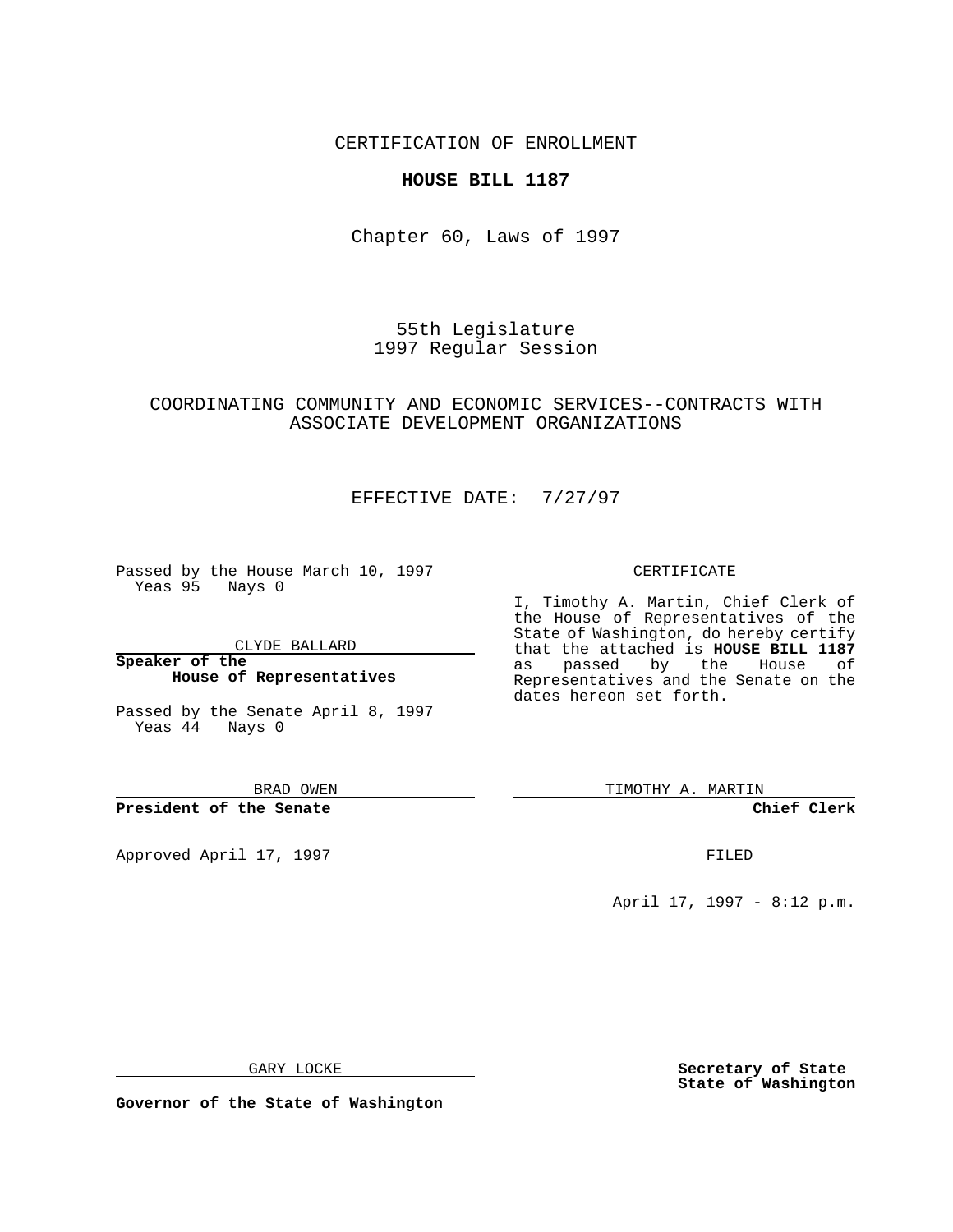# **HOUSE BILL 1187** \_\_\_\_\_\_\_\_\_\_\_\_\_\_\_\_\_\_\_\_\_\_\_\_\_\_\_\_\_\_\_\_\_\_\_\_\_\_\_\_\_\_\_\_\_\_\_

\_\_\_\_\_\_\_\_\_\_\_\_\_\_\_\_\_\_\_\_\_\_\_\_\_\_\_\_\_\_\_\_\_\_\_\_\_\_\_\_\_\_\_\_\_\_\_

Passed Legislature - 1997 Regular Session

#### **State of Washington 55th Legislature 1997 Regular Session**

**By** Representatives Alexander, Van Luven, McMorris, DeBolt, Morris, Veloria, Sheldon, Pennington, Sump and Hatfield

Read first time 01/16/97. Referred to Committee on Trade & Economic Development.

 AN ACT Relating to associate development organizations; and amending RCW 43.330.080.

BE IT ENACTED BY THE LEGISLATURE OF THE STATE OF WASHINGTON:

 **Sec. 1.** RCW 43.330.080 and 1993 c 280 s 11 are each amended to read as follows:

6 (1) The department ( $(\text{max})$ ) shall contract with associate development organizations or other local organizations to increase the support for and coordination of community and economic development services in communities or regional areas. The organizations contracted with in each community or regional area shall be broadly representative of community and economic interests. The organization shall be capable of identifying key economic and community development problems, developing appropriate solutions, and mobilizing broad support for recommended initiatives. The contracting organization shall work with and include local governments, local chambers of commerce, private industry councils, port districts, labor groups, institutions of higher education, community action programs, and other appropriate private, public, or nonprofit community and economic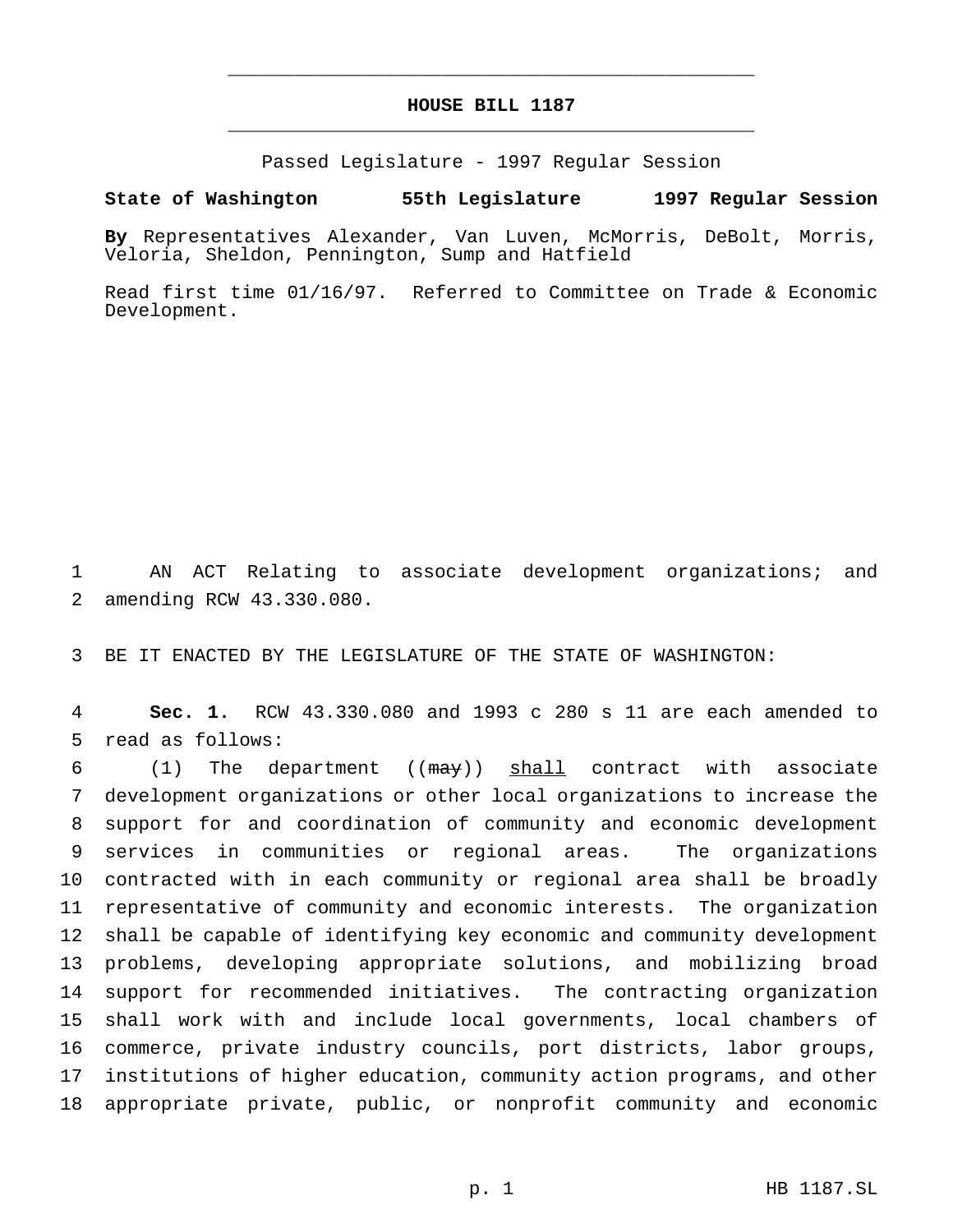development groups. The department shall be responsible for determining the scope of services delivered under these contracts.

 (2) Associate development organizations or other local development organizations contracted with shall promote and coordinate, through local service agreements with local governments, small business development centers, port districts, community and technical colleges, private industry councils, and other development organizations, for the efficient delivery of community and economic development services in their areas.

 (3) The department shall consult with associate development organizations, port districts, local governments, and other local development organizations in the establishment of service delivery regions throughout the state. The legislature encourages local associate development organizations to form partnerships with other associate development organizations in their region to combine resources for better access to available services, to encourage regional delivery of state services, and to build the local capacity of communities in the region more effectively.

 (4) The department shall contract on a regional basis for surveys of key sectors of the regional economy and the coordination of technical assistance to businesses and employees within the key sectors. The department's selection of contracting organizations or consortiums shall be based on the sufficiency of the organization's or consortium's proposal to examine key sectors of the local economy within its region adequately and its ability to coordinate the delivery of services required by businesses within the targeted sectors. Organizations contracting with the department shall work closely with the department to examine the local economy and to develop strategies to focus on developing key sectors that show potential for long-term sustainable growth. The contracting organization shall survey businesses and employees in targeted sectors on a periodic basis to gather information on the sector's business needs, expansion plans, relocation decisions, training needs, potential layoffs, financing needs, availability of financing, and other appropriate information about economic trends and specific employer and employee needs in the region.

 (5) The contracting organization shall participate with the work force training and education coordinating board as created in chapter 28C.18 RCW, and any regional entities designated by that board, in